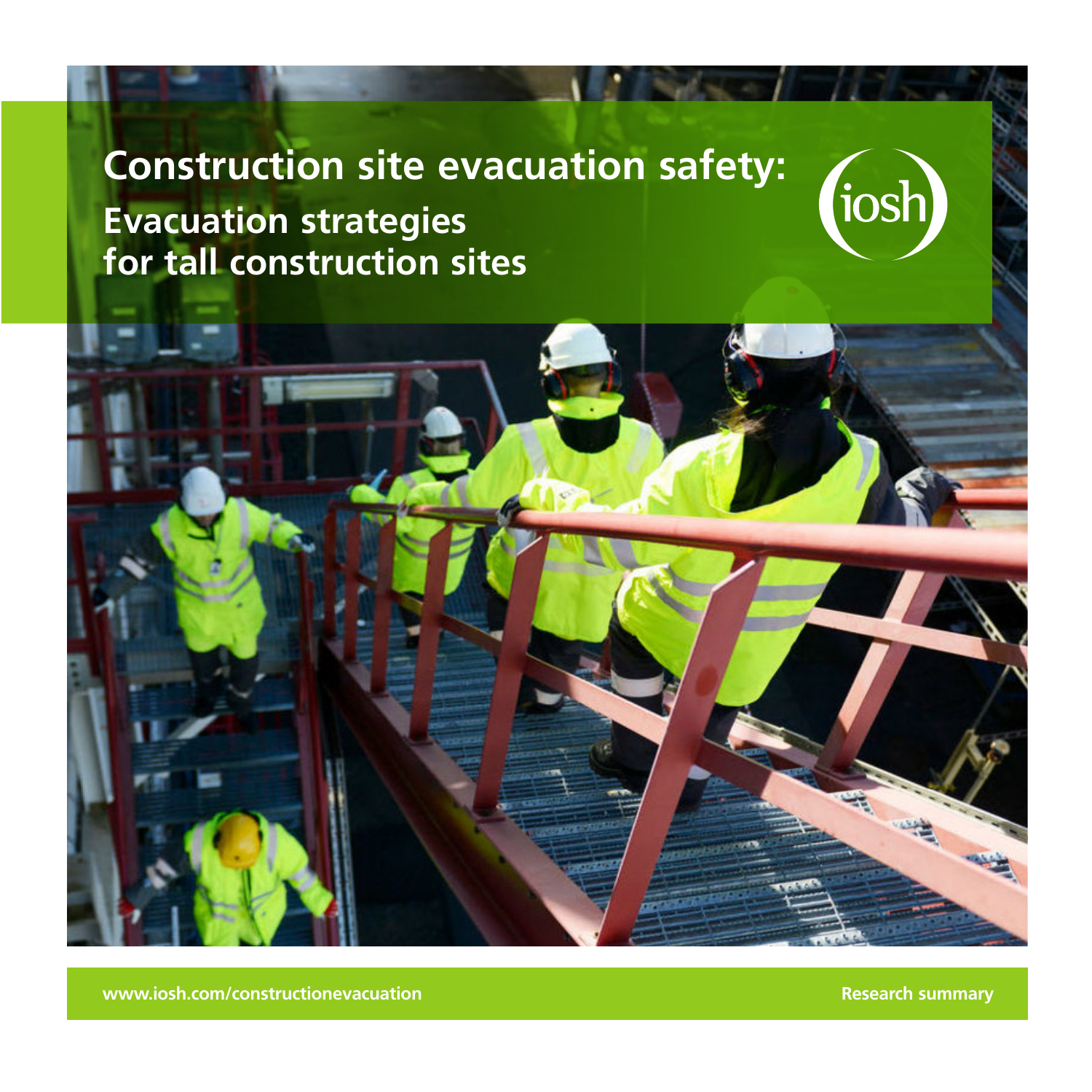IOSH, the Chartered body for health and safety professionals, is committed to evidence-based practice in workplace health and safety. We maintain a Research and Development Fund to support research and inspire innovation as part of our work as a thought-leader in health and safety.

In this document, you'll find a summary of the independent study we commissioned from the University of Greenwich, *Construction site evacuation safety: Evacuation strategies for tall construction sites.*



## **www.iosh.com/getfunding**

The opinions expressed in this report are not necessarily endorsed by the Institution of Occupational Safety and Health.

Permission to reproduce any part of this work will not be withheld unreasonably, on condition that full attribution is given to the publication and to IOSH.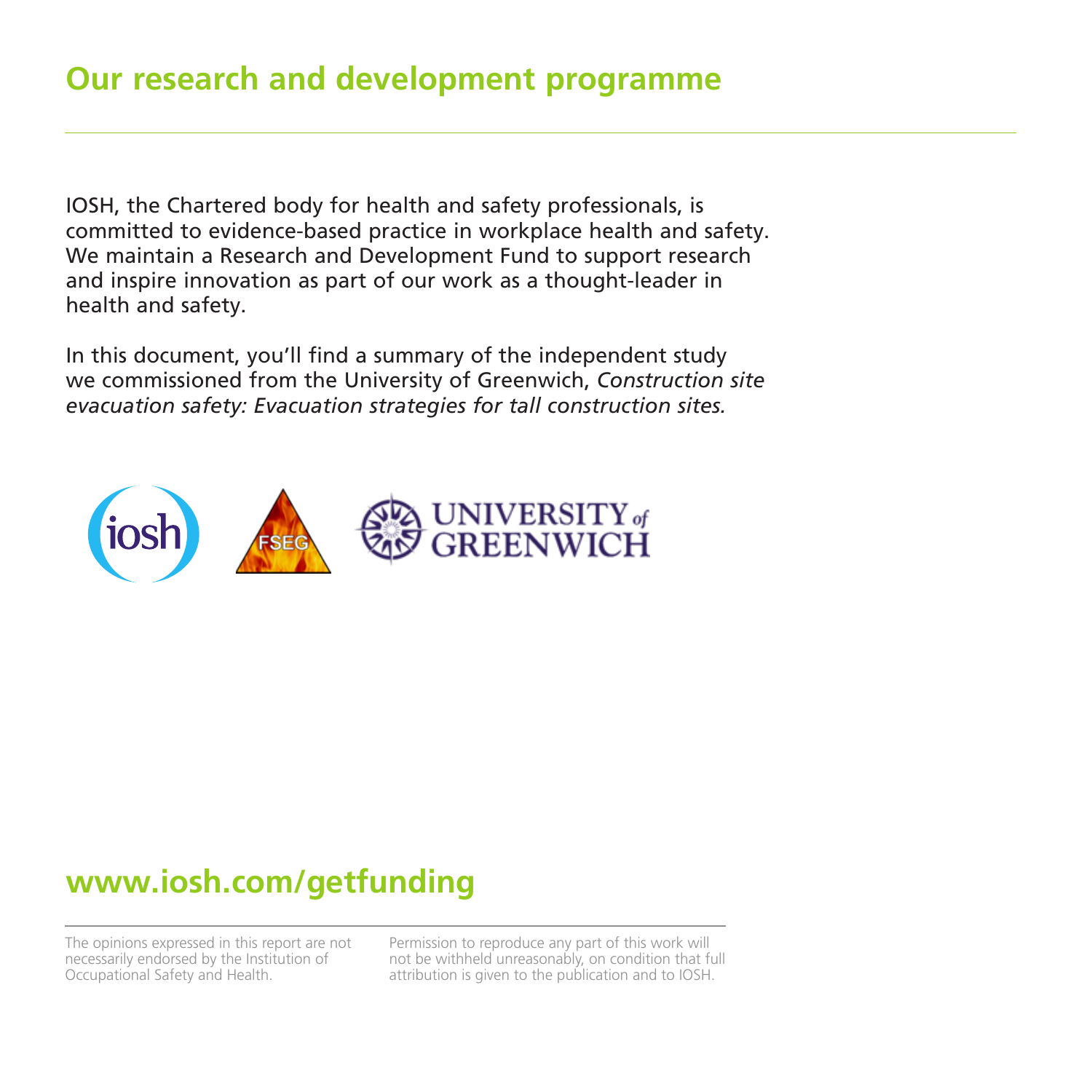## **Construction site evacuation safety Evacuation strategies for tall construction sites**

## What's the problem?

The soaring scale of high-rise building construction – the number of projects and the size of the buildings – is reflected in the number of workers exposed to these demanding construction environments and the need for large-scale evacuation. In London alone, an estimated 541 high-rise building projects were planned as of the end of 2018. While fire is not a major cause of death or injury on UK construction sites, given the high frequency of fires and the number of workers involved, there is nevertheless a significant risk to the health and safety of workers if an emergency evacuation caused by fire or other on-site emergency is required. It is therefore essential that largescale construction sites have robust plans for safe and timely emergency evacuation.

The overall aim of the project is to improve the safety of construction site workers during on-site emergency evacuation, through the development of a unique evidence base characterising, for the first time, the actual performance and behaviour of construction workers during emergency evacuation. Combining this information with computer simulation will inform the development of more reliable evacuation procedures, improving the work environment through better preparation for, and management of, on-site emergency evacuation, and advancing the safety of construction workers.

We commissioned Professor Ed Galea and his team from the Fire Safety Engineering Group of the University of Greenwich to investigate high-rise construction site evacuation. There were six key objectives:

- to develop an understanding of how construction site workers perceive the risk associated with working on high-rise construction sites.
- to develop an understanding of the level of construction worker knowledge of evacuation procedures on construction sites.
- to collect human performance data characterising the evacuation behaviour of construction workers, including response times and movement rates.
- to provide evacuation data that could be used to validate evacuation models, specific to construction sites.
- to demonstrate how evacuation procedures for construction sites can be optimised, through the use of evacuation modelling, utilising data collected in this project.
- to provide improved certainty of the outcome of evacuation situations, enabling a safer and more efficient response from emergency services, through better understanding of construction worker evacuation behaviour, and the optimisation of evacuation procedures.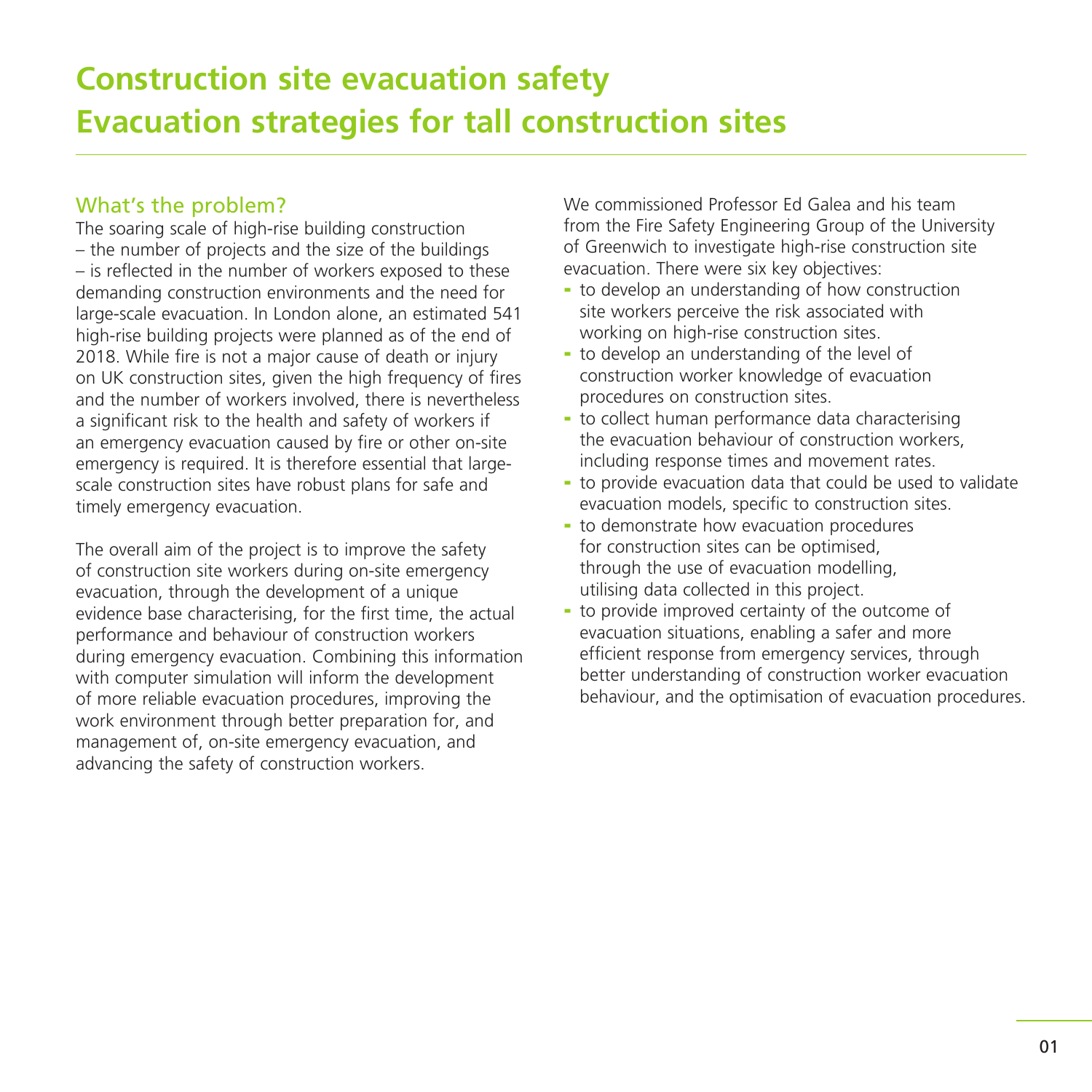## What did our researchers do?

To address the core objectives, the team split the study into five distinct tasks.

## Task 1 – Project planning and preparation

A key component of the project was the collection of the evidence base. Two types of trial were conducted. The first consisted of four full-scale unannounced evacuation trials of high-rise construction sites. These trials would provide data for the response times and for the validation data-sets. Two Multiplex sites in London were selected (22 Bishopsgate (22 BG) and 100 Bishopsgate (100 BG)), with each site evacuated on two occasions while at different heights of construction (see Table 1). The second type of trial consisted of five experiments to collect walking speed data. These trials involved workers walking over four different floor surfaces: concrete, decking (both across and along the ridges) and decking with rebar.

Workers also ascended and descended temporary scaffold stairs arranged in dog-leg and parallel configurations. These trials were conducted at the same location as the evacuation trials.

The data from both types of trial were collected through the use of video cameras and participant questionnaires. Once the trials and data handling were planned, ethical approval to conduct the trials was obtained. Only once ethical approval was obtained could the trials begin. This task contributed to objectives 1 to 4.

## Task 2 – Data collection

Each site was prepared for the trials which involved setting up the video recording equipment. For the evacuation trials this had to be done the night before the trials were conducted so as not to alert the workers. In total some 926 workers took part in the four unannounced

full-building evacuation trials (see Table 1). In total 152 workers participated in the five walking speed trials, generating a total of 671 data points. These include more than 100 walking speed data points for each floor surface type, 73 ascent/descent data points for the temporary scaffold dog-leg stair configuration and 53 data points for the parallel stair configuration. In addition, some 59 ladder ascent/descent speeds were collected. This task contributed to objectives 1 to 4.

## Task 3 – Data analysis

All the collected data had to be analysed, which involved first extracting the raw data from the video footage and the questionnaires. The extracted data were then analysed to understand better how workers perceive risk, to create an evidence base describing how workers perform during evacuation from high-rise construction sites and to establish a validation data-set for evacuation from high-rise construction sites. This task contributed to objectives 1 to 3.

## Task 4 – Validation analysis

The human performance data collected in Task 3 were used to calibrate the buildingEXODUS evacuation modelling software. To be able to make reliable predictions of human behaviour during evacuation, this software requires reliable human performance data describing parameters such as response times, travel speeds and wayfinding choices. Other software calibration was required to ensure that features that currently function for completed buildings, such as lifts, can accommodate on-site variations such as the use of hoists for evacuation. The validation data-set was then used to assess the performance of the calibrated buildingEXODUS evacuation model in performing evacuation simulations of construction sites by comparing its predictions with the behaviour observed in one of the full-scale unannounced evacuation trials. This task contributed to objective 4.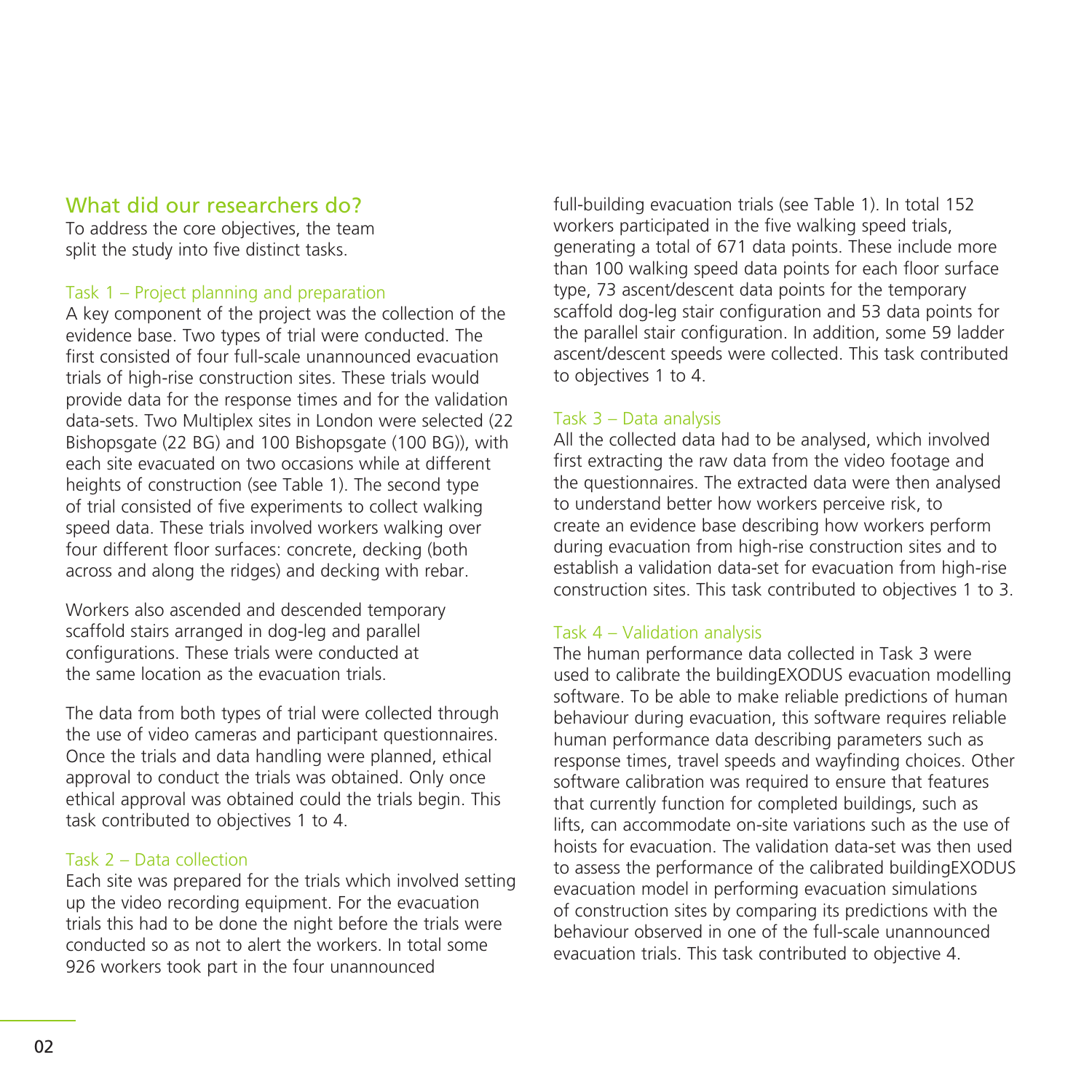### Task 5 – Using the validated evacuation model to demonstrate potential improvements to construction site evacuation.

To demonstrate the potential use of the validated software and data-sets, several potential improvements to evacuation procedures on high-rise construction sites were systematically examined and changes in evacuation performance were quantified. The potential enhancements investigated involved improving the response time of workers, replacing ladders with temporary stairs in the formworks and use of hoists for evacuation. This task contributed to objective 5.

Taken collectively, the completion of Tasks 1 to 5 addresses the requirements of objective 6.

## What did our researchers find out?

Table 1 presents a high-level summary of the overall results from the four full-scale unannounced evacuation trials. The results show that the average response times for workers in the formworks varied from 29 to 58 seconds while the average response time for workers in the main building varied from 62 to 76 seconds. Total evacuation times for the highrise buildings varied from 9' 14" to 20' 47", depending on height of construction and number of workers, with exit flows varying from 0.08 to 0.32 people per second. The low exit flow in Trial 2 was due to the majority of workers (30 of the 43) being located in the formworks, resulting in only a few workers exiting early (those located low down in the main part of the building) while the majority exited much later. Excluding the data from this trial, exit flows measured (in trials where the workers distributed throughout the buildings) varied from 0.25 to 0.32 people per second, with a weighted mean exit flow of 0.29 people per second.

| Trial and date             | Location | Number of<br>workers | Core<br>level   | Average<br>formworks<br>RT(s) | Average<br>main building<br>RT(s) | Total<br>evacuation<br>time (s) | Average<br>exit flow<br>(p/s) |
|----------------------------|----------|----------------------|-----------------|-------------------------------|-----------------------------------|---------------------------------|-------------------------------|
| Trial 1<br>14/02/17        | 100 BG   | 184                  | 19              | 29                            | 76                                | 766<br>(12m 46s)                | 0.25                          |
| Trial 2<br>28/02/17        | 22 BG    | $43*$                | 13 <sup>x</sup> | 56                            | $\overline{\phantom{a}}$          | 554<br>(9m 14s)                 | 0.08                          |
| Trial 3<br>04/10/17        | 100BG    | 308                  | 38              |                               | 62                                | 1098<br>(18m 18s)               | 0.29                          |
| <b>Trial 4</b><br>16/11/17 | 22BG     | 388                  | 32 <sup>x</sup> | 58*                           | 75                                | 1247<br>(20m 47s)               | 0.32                          |

#### Table 1. Summary of key results from the four full-scale unannounced evacuation trials

\*Excludes three workers from the South Core; XNorth Core; +excludes six supervisors.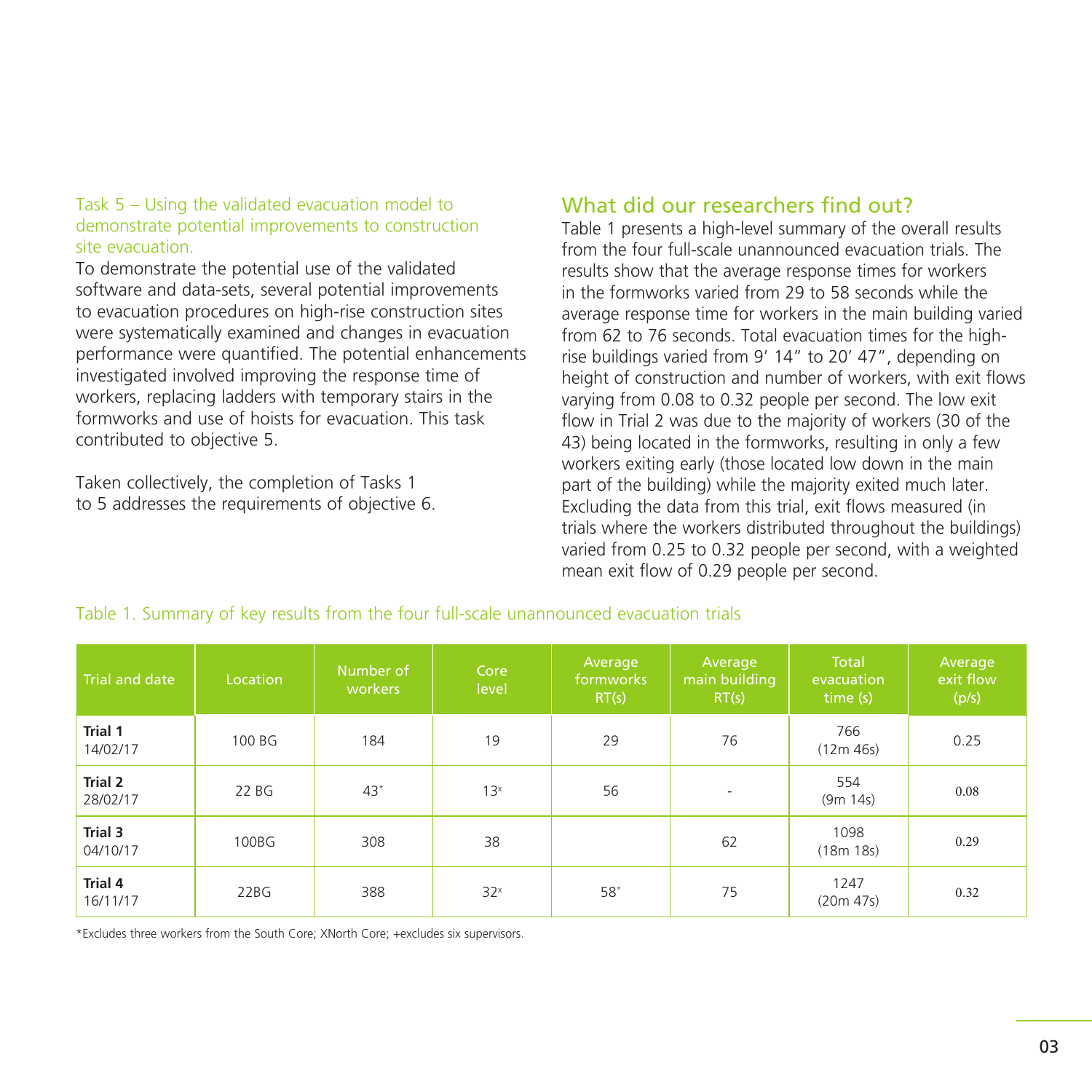The analysis of the collected experimental data and evacuation simulation results produced 31 key findings which are now summarised.

### 1. Worker risk perception and behaviour assessed through questionnaire analysis

The questionnaires provided insight into workers' knowledge of evacuation procedures and their perceptions of and response to the evacuation alarm. While only 7% of the participants of the four trials completed questionnaires, these represented 27% of the participants from the first two trials, and so provided statistically meaningful results, at least for these two trials.

More than four fifths (82%) of the participants knew that they were supposed to evacuate immediately on hearing the alarm, but only half (49%) reported that their first action upon hearing the alarm was to start to do so. However, while four fifths (80%) of participants claimed they were prompted by the alarm, and did not require staff intervention to commence their evacuation, the video evidence suggests that many of the workers delayed the start of their evacuation. Furthermore, it suggests that at least 43% of the workers required a supervisor intervention, a finding that highlights the need for, and importance of, assertive supervisors. One possible explanation for workers not reacting as required by the procedures is that they may not be clear about what is meant by 'evacuate immediately'. One way to address this problem is through enhanced training and/ or greater enforcement of the policy by supervisors.

A potentially related finding is that workers perceived that employers find it more important than they do to complete their tasks, prior to evacuating. This suggests that they may also be receiving mixed messages about the importance of immediate evacuation, and that improvements in local safety culture may be desirable.

In terms of risk perception, another important finding is that construction site workers not only have an appetite for risk comparable with the average person, but also perceive that they are in a safe environment while on their construction site. These results are somewhat surprising, given that construction sites are inherently hazardous environments. While the high level of perceived safety on the sites is a credit to the safety culture developed by the contractor, if workers are not also aware of, and alert to, the inherent dangers of a construction site, there is the risk of complacency in their response to potentially hazardous situations. One way to tackle potential complacency is through training that develops an understanding of how quickly an emergency situation can deteriorate, and reinforces the messages that 'every second counts' and 'immediately' means disengaging from pre-alarm activities as soon as an alarm is sounded and not wasting time collecting belongings prior to evacuating.

Finally, while a third of participants (33%) stated that they knew the exit route, a fifth (21%) stated that they looked for emergency exit signage to assist in their evacuation. The high proportion of workers who relied on exit signage highlights the importance of having up-todate and prominent emergency exit signage on-site.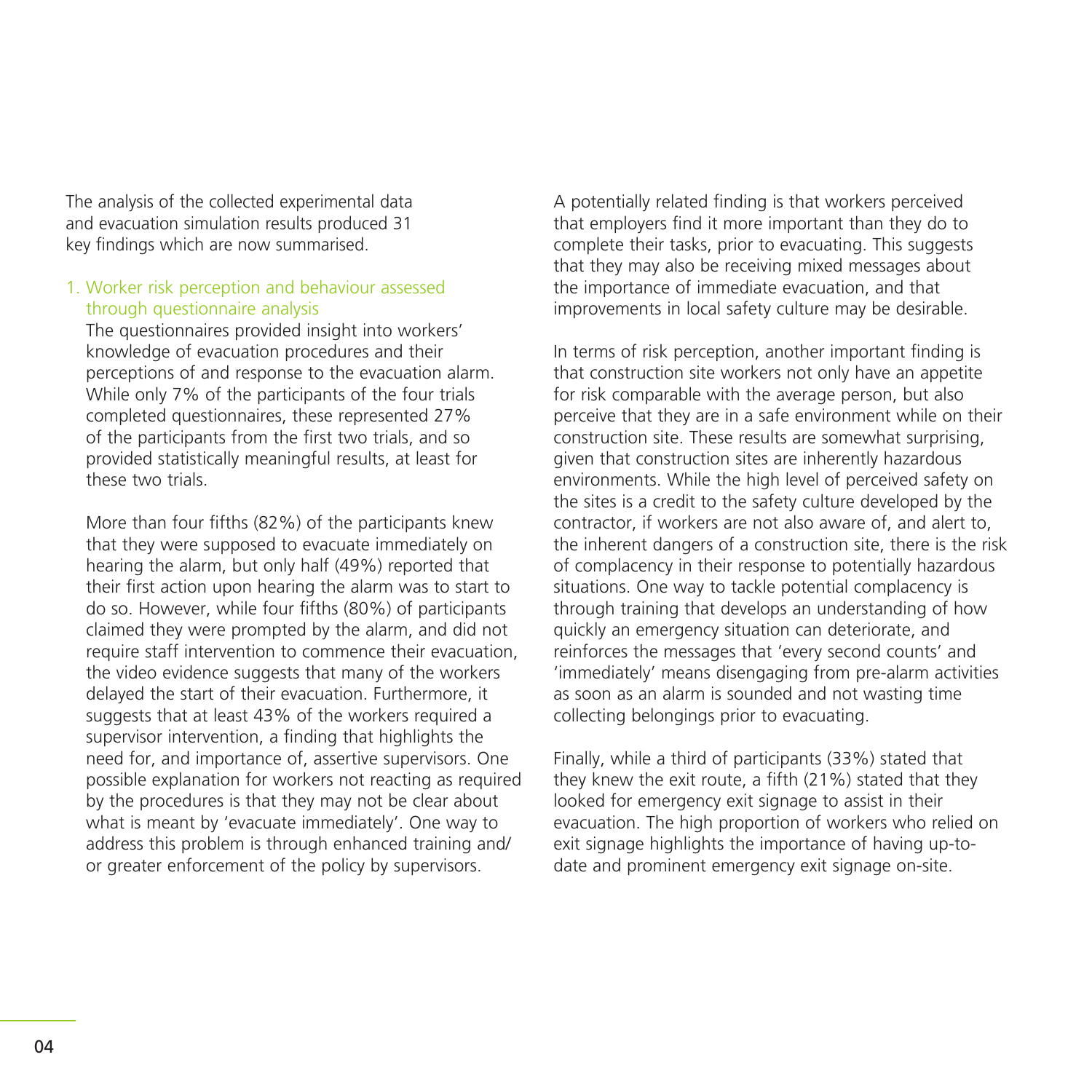2. Worker response to evacuation alarms assessed through video analysis of unannounced evacuation trials Occupant response time (RT) is a key evacuation parameter as it is a measure of how long a person takes between hearing the evacuation alarm and beginning purposeful movement towards an exit or place of safety. RT is dependent on a number of factors including the type of building, the demographic characteristics of the occupants, the activities that they are involved in at the time of the alarm and the type of alarm. Typically, the RT for building occupants is represented by a log-normal probability distribution, with the majority of people reacting quite quickly, while some people take longer to respond. Prior to this study, RT for workers involved in high-rise construction had not been measured. As a result, most construction site evacuation guidelines simply assume workers react almost immediately on hearing the alarm, downing tools and starting their evacuation. This project, for the first time, has quantified the response behaviour of construction workers and in the process has uncovered a number of important and unexpected results.

An important finding of this research is that workers located within the formworks respond to the alarm differently to those in the main building. They tend to react quicker and their RT is defined by a normal distribution, while the RT distribution for workers in the main building is defined by the typical lognormal distribution. This observation is supported by data from four different unannounced full-scale evacuation trials conducted on two different high-rise construction sites. As a result, two RT distributions are required to define the response behaviour of workers on high-rise construction sites. Furthermore, RTs in the main building could be as long as almost six minutes while the longest RTs in the formworks were around two minutes.

The very long RTs found in the main building were normally the result of isolated workers or workers who had to make their pre-alarm activity safe prior to evacuating. An unexpected finding is that RT distributions for workers in the formworks and the main building do not appear to be affected by the height of construction, at least for formworks located at up to 33 levels high, and main buildings up to 38 levels high. As a result it is possible to define generalised RT distributions for use in high-rise construction sites, at least up to 38 levels high.

Furthermore, the nature of the work and the phase of construction appear to influence the RTs of workers within the formworks. The average RTs for those involved in highpriority work (such as fitting rebar just prior to a concrete pour) were approximately twice as long as that for those involved in low-priority work (such as dismantling the formworks following a concrete pour).

It was noted that in the main building almost half (41%) of the population react to the alarm in an appropriate manner, rapidly disengaging (in less than 40 seconds) and starting their evacuation movement phase without undertaking many (at most one task) preparation activities. Nevertheless, almost a third (32%) of the population require more than 60 seconds to disengage from their pre-alarm activities. Once disengaged, the population as a whole undertakes an average of 2.2 tasks; however, almost a quarter (23%) undertake four or more tasks. The long time to disengage and the large number of tasks undertaken once disengaged explain some of the long RTs noted in the trials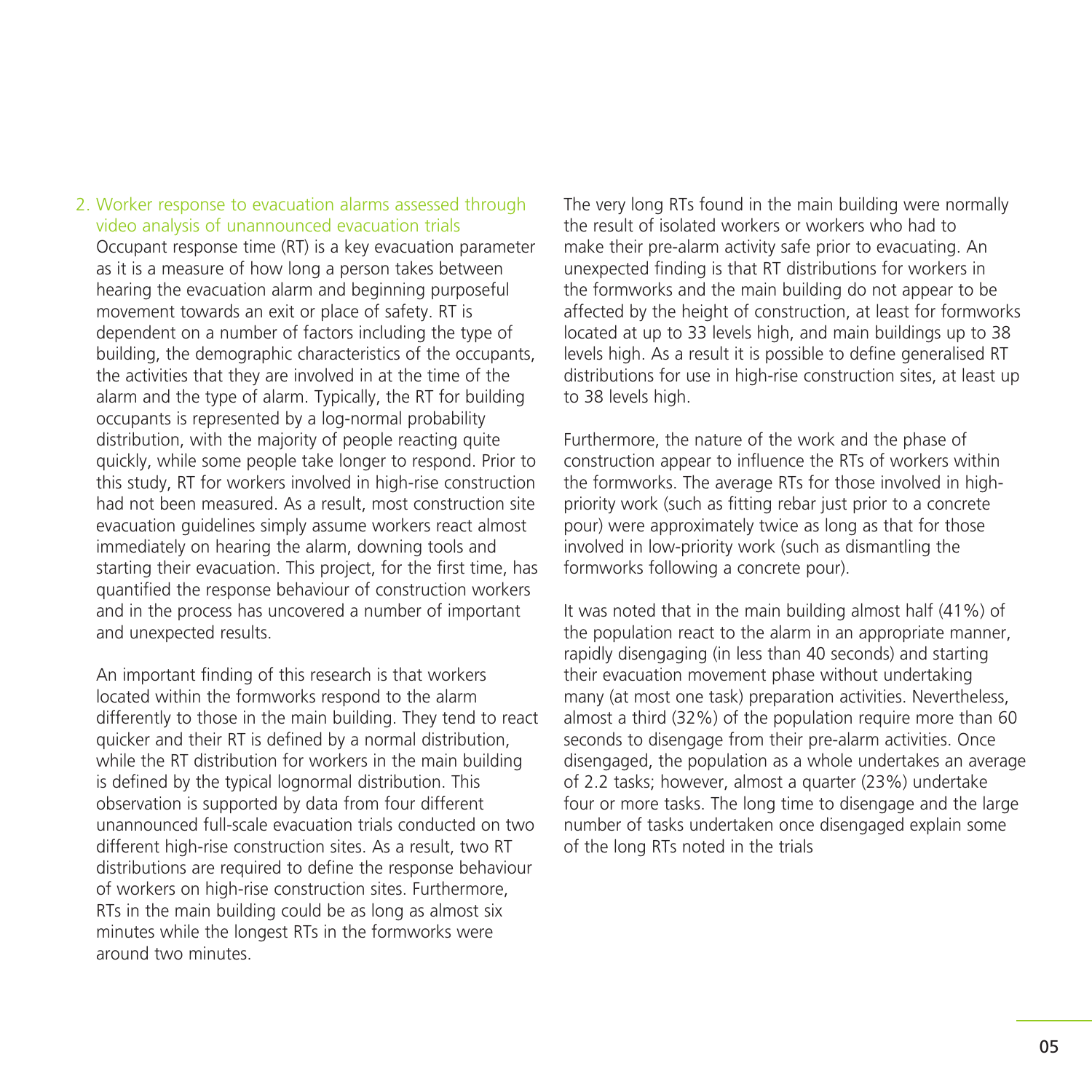In contrast, the average time for supervisors within the formworks engaged in high-priority activities (prior to a concrete pour) to disengage from their pre-alarm activities on towe sounding of the fire alarm is 5.9 seconds. This extremely rapid contri disengagement is an example of the performance of welltrained and highly motivated staff.

Three generalised RT distributions have been defined to describe how workers on high-rise construction sites **Fig. 1.1 Inc. 1** behave: two represent the response behaviour of workers in the formworks (HPFW (High-Priority Formworks) and LPFW (Low-Priority Formworks)), and one represents the response behaviours of workers in the main building (MB). It is recommended that the HPFW distribution is used for safety analysis that is general or associated with regulatory **LAT ALOT distribution** compliance, as it represents the longest response times observed. The LPFW distribution can be used to explore the impact of an evacuation at other times during the construction phase. The MB distribution represents the response time distribution for workers involved in a variety of activities such as fitting rebar, glazing and MEP (Mechanical, Electrical and Plumbing), and includes those working at height and isolated workers, within heights of construction up to 39 levels. **HPFW RT distribution for the formworks:**  Where **the** conserver time is between  $\frac{1}{2}$  s. This can be used for formulation  $\frac{1}{2}$  s. This can be used for formworks located at up to Levelle at up to Levelle at up to Levelle at up to Levelle at up to Levelle a

in the acconstruction in the construction the distribution in the metal of the simportant to note that these RT data-sets do not include or to a workers involved in concrete pours, or workers in high activities on tower cranes. It is suggested that these workers are likely to contribute to the tail of the RT distribution, possibly extending It is the tail to longer response times, or increasing the frequency extending to the tail to longer response times, or increasing the frequency of workers with longer response times.  $\frac{1}{10}$  in the  $\frac{1}{10}$  is important to note that these RT data-sets do not include e of well- the tail to longer response times, or increasing the frequency  $\mathcal{L}_{\text{max}}$  distribution, possibly extending the tail to longer response times, or increasing the frequency of  $\mathcal{L}_{\text{max}}$ 

ned **HPFW RT distribution for the formworks**:

$$
f(t) = \frac{1}{28.554\sqrt{2\pi}} \exp\left[-\frac{(t-57.08)^2}{2*28.554^2}\right]
$$

erits trie<br>Hing (MR) Where t (response time) is between 0 and 133 s. This can be used for formworks located at up to Level 33 (34 levels).

## LPFW RT distribution for the formworks: **LPFW RT distribution for the formworks:**

explore  
g the  
its the  
of 
$$
f(t) = \frac{1}{16.408\sqrt{2\pi}} exp \left[-\frac{(t - 28.9)^2}{2 * 16.408^2}\right]
$$

Where t (response time) is between 0 and 51 s. This can be used for formworks located at up to Level 33 (34 levels).

### MB RT distribution for the main building: **MB RT distribution for the main building:**

$$
f(t) = \frac{1}{t0.938\sqrt{2\pi}} \exp \left[-\frac{(\ln t - 3.908)^2}{2 * 0.938^2}\right]
$$

Where t (response time) is between 0 and 350 s. This can be used for main buildings up to Level 38 (39 levels). Where *t* (response time) is between 0 and 350 s. This can be used for main buildings up to Level 38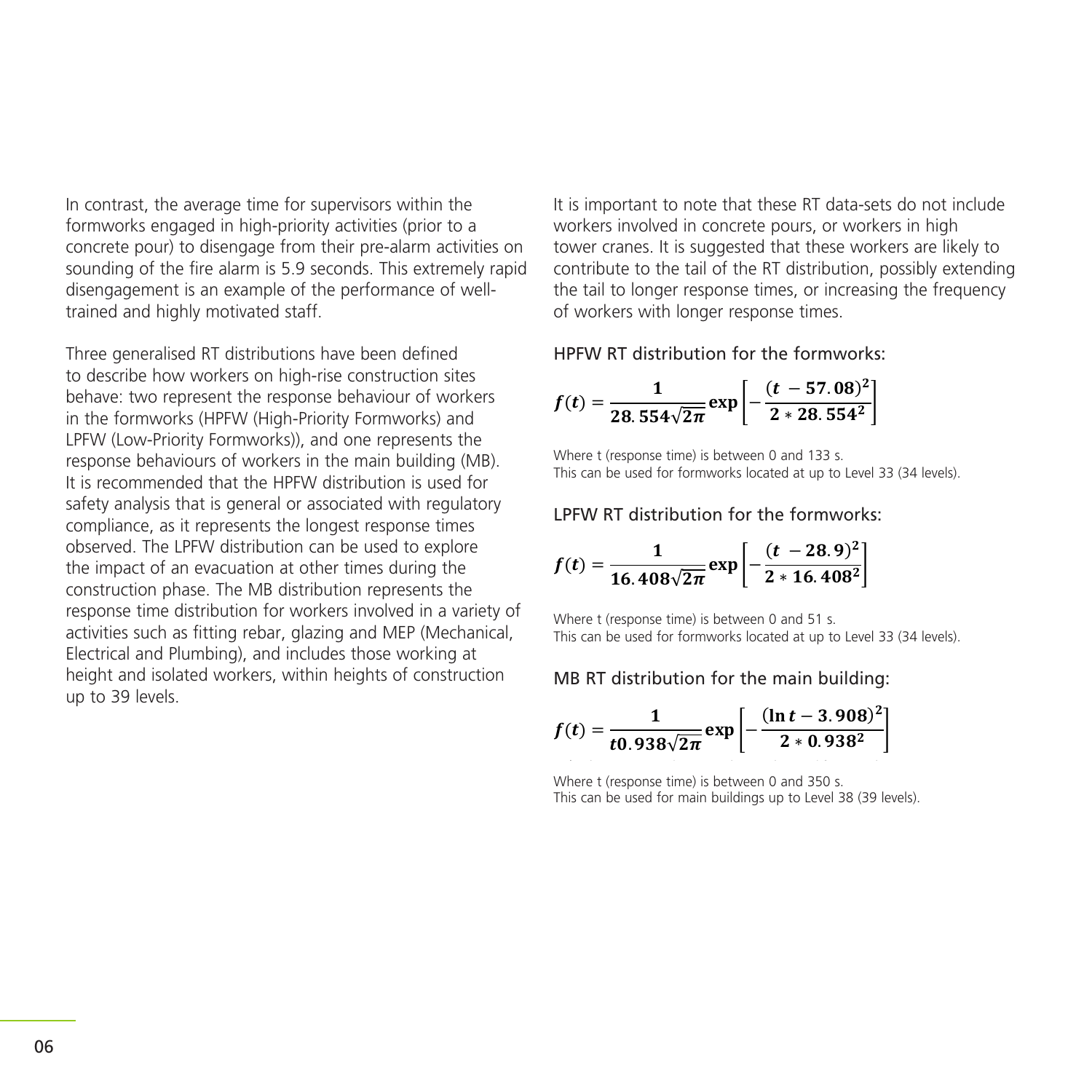### 3. Generalised walking speeds of workers on ladders, temporary stairs and four different types of floor surfaces

It has generally been assumed that the nature of the construction site floor surface does not influence the speed at which workers can walk. Furthermore, while it has been accepted that the ascent or descent speed of workers on ladders will be slower than that on stairs, the level of the reduction has not been quantified. Similarly, it is generally assumed that ascent and descent speeds of workers on temporary scaffold stairs are identical to those of normal stairs. These assumptions are critical when making estimates of how long it may take to evacuate a construction site. This project, for the first time, has quantified the walking performance of construction site workers on floor surfaces typically found on construction sites and the ascent and descent speeds on temporary stairs and ladders and in the process uncovered a number of important and useful results.

As part of this project, generalised walking speeds for workers ascending and descending ladders and temporary scaffold stairs have been determined. The average ascent speed of workers on temporary scaffold dog-leg stairs and standard building stairs are very similar while the average descent speed is 84% of the corresponding building stair speed. The device with the next fastest performance in both ascent and descent is the parallel stair, with the ladder resulting in the slowest speeds. The average descent speed on parallel stairs is 74% of the stair descent speed for normal building stairs, and the ascent speed is 79% of the normal stair ascent speed. For ladders, the average descent and ascent speeds are 52% and 67% of the corresponding normal building stair speeds. The slower ascent and descent speeds on these vertical access devices are an important consideration when determining means of escape from high-rise construction sites as they will not only increase the time required by individuals to evacuate, but also reduce the flow capacity of the vertical means of escape.

The most frequent interpersonal spacing between workers on a single flight of the temporary scaffold dog-leg stairs, when three or more workers occupy the flight, was two treads, and the most common number of people that was accommodated on the flight (consisting of nine treads) was three. The observed spacing is significantly different to that found on regular building stairs, which is typically one tread between occupants in high-density situations. The reason for the apparent reluctance of users of temporary stairs to pack more densely is not clear. It may simply be a result of the smaller tread depth found on the temporary stair or the perceived fragility of the stair. The higher interpersonal spacing on the temporary stair will have a negative impact on the flow capability of the stair, decreasing it compared to a permanent stair of similar width.

Generalised walking speeds on flat surfaces consisting of concrete, decking (two directions), and decking with rebar were determined, with the magnitude of the walking speed being affected by the nature of the surface, the speed on concrete being the greatest. A set of walking speed reduction factors has been developed, based on the speed on concrete. The reduction factors relate to the experience of the worker (based on the number of months working on construction sites), where inexperienced workers (defined as having less than one month experience) have a greater reduction in walking speed than experienced workers. On average, walking speeds on concrete are fastest, followed by across decking, rebar and then along decking.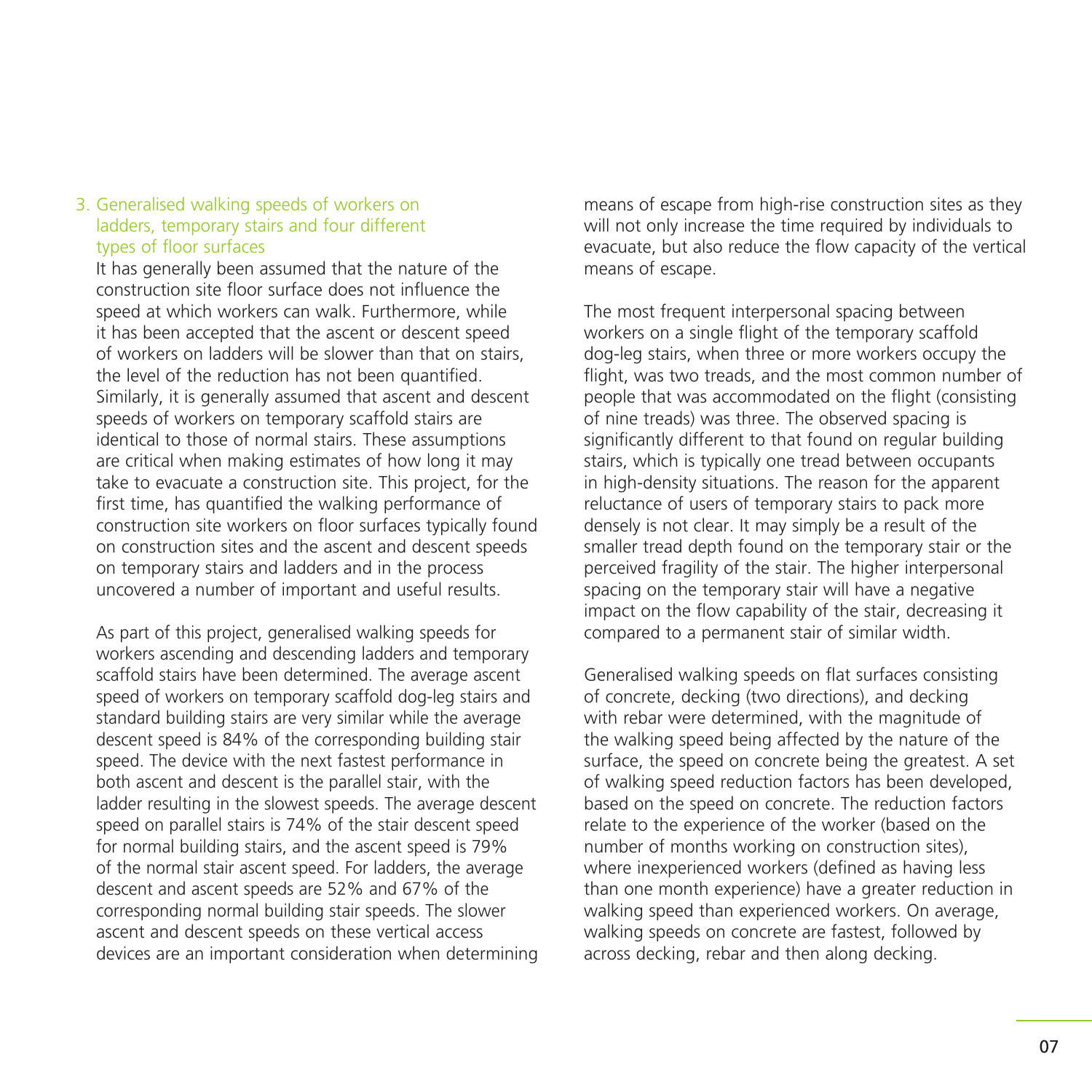For inexperienced workers, walking speeds along decking can be as little as 68% of the walking speed on a concrete surface. It is recommended that reduction factors associated with inexperienced workers are used when dealing with a safety analysis that is general, or associated with regulatory compliance, as this represents the greatest reduction in walking speeds over each of the surfaces, and is therefore more conservative. The slower-than-expected walking speeds on various floor surfaces that are typically found on construction sites are an important consideration when determining maximum permissible travel distances and the time required by individuals to escape from high-rise construction sites.

#### 4. Validation analysis

Before evacuation modelling tools can be applied reliably to high-rise construction sites they need to undergo some form of validation to demonstrate that they can appropriately take into consideration the unique features associated with construction site evacuation. As part of this project, a validation data-set has been defined, describing the evacuation of a high-rise construction site consisting of 227 workers distributed over 35 levels. While there are several uncertainties concerning some initial conditions associated with the data-set, it was considered acceptable for use in assessing the performance of evacuation simulation software. The average exit curve, produced by 100 repeat simulations of the buildingEXODUS evacuation simulation software, produces a reasonable approximation of the validation data-set. On average, the total evacuation time is over-predicted by 4%, while the time for half of the population to exit the building is under-predicted by 22%. The average time to clear the jumpform is under-predicted by 15%. Given the uncertainties in the validation data-set, this is considered an acceptable level of agreement.

5. Use of the validated evacuation model to explore improvements in evacuation performance

One of the benefits of validated evacuation models for high-rise construction sites is that they can be used to explore the impact of alternative means of evacuation and innovative procedures for evacuation in a systematic and reliable manner. As part of this project the validated evacuation simulation software and datasets were used to explore potential improvements to evacuation procedures on high-rise construction sites, arising from reduced worker response times, replacing ladders with temporary stairs within the formworks and using hoists for evacuation. In each case, the target building consisted of 525 workers, including 400 workers located in the main building and 125 workers located in the formworks. The main findings are:

- Decreasing the response times of workers has the potential to decrease the overall construction site evacuation time. However, the effectiveness of this approach in improving evacuation efficiency is dependent on a number of interacting factors, including the magnitude of the reduction in response times, the number of workers affected, the height of construction and the nature of the available vertical means of escape. Two different reductions in response time were explored, one in which response time of the slowest responders in the main building was targeted and another in which response time of all workers was targeted.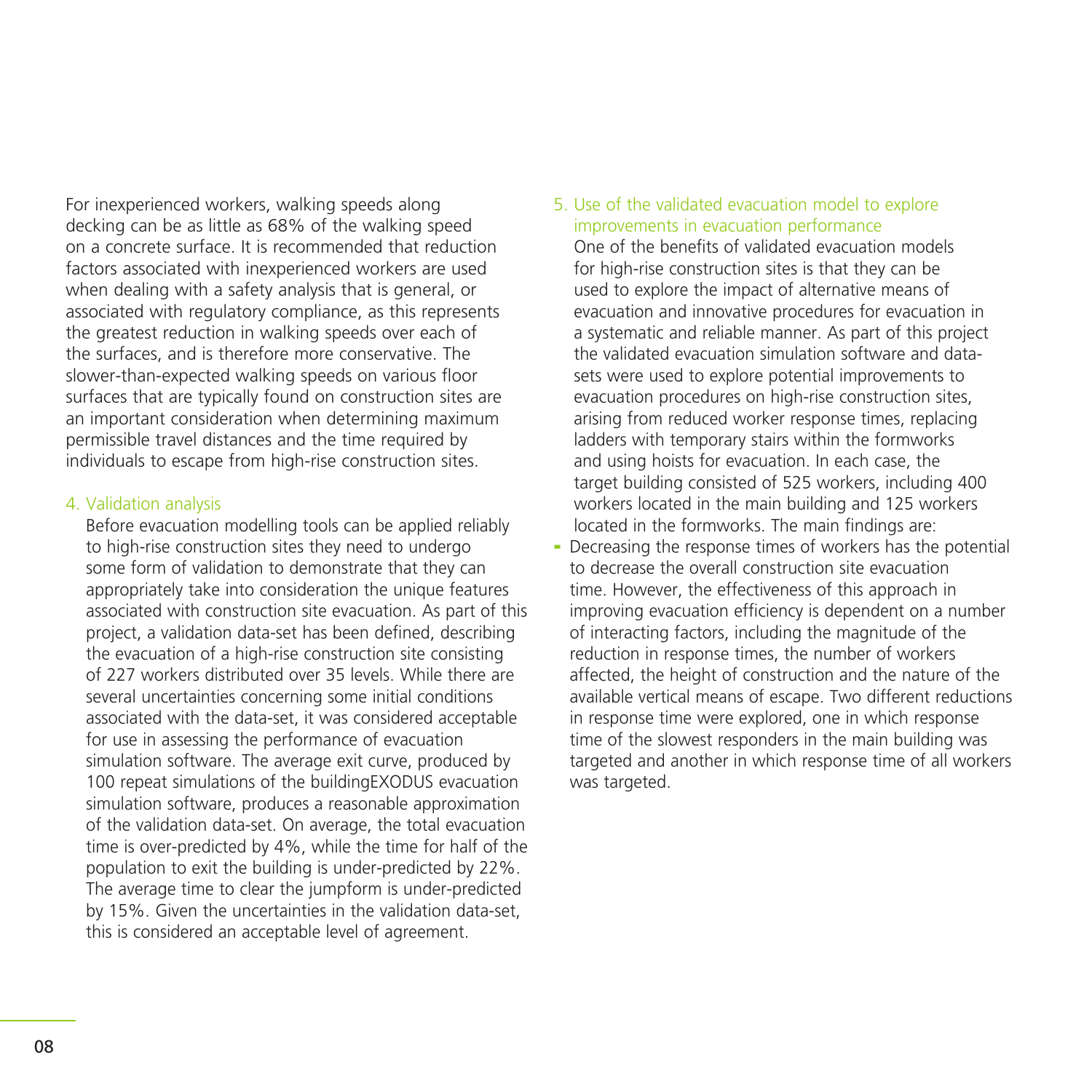- $\overline{P}$  Decreasing the maximum response time for workers in the main building by 42% and producing a 27% reduction in average response times results in 26% and 12% decreases in the average total evacuation time for workers in the main building for construction sites of 22 levels and 42 levels respectively. These results suggest that substantial improvements in total evacuation time can be achieved by reducing the response times of the slowest responders. However, the improvement gains in total evacuation time achieved by reducing the average and maximum response times of the main building population diminish with increasing height of construction. It is also noted that the overall evacuation time for the entire building is unaffected. This is due to the 125 workers located in the formworks, who are the last to evacuate, not being affected by the reduction in response times.
- Reducing the response time for all workers by 50% results in a 33% decrease in the average total evacuation time for workers in the main building for high-rise construction sites of up to 22 levels. While achieving a 50% reduction in everyone's response time may be difficult to achieve in practice, it can result in reducing evacuation times for the main building population by a third. However, the evacuation time for the entire building, which is driven by the evacuation time for workers located in the formworks, is essentially unaffected. This is due to the congestion experienced by workers in the formworks attempting to use the sole means of escape, a single ladder.
- The total evacuation time for the high-rise construction site is governed by the time for the 125 workers located in the formworks to exit the formworks. This, in turn, is affected by the severe congestion that occurs at the entrance point to the only exit from the formworks: a single ladder. Replacing the ladders in the formworks with temporary scaffold dog-leg stairs reduces the time required to clear the formworks by 17% (67 seconds). As the last worker to leave the building is from the formworks, this also decreases the overall building evacuation time. For a high-rise construction of up to 22 levels, the overall building evacuation time is decreased by 8% (51 seconds), while for a high-rise construction of up to 42 levels, the total building evacuation time is decreased by 6% (55 seconds). While replacing the single ladder exit route with a single temporary stair results in an appreciable reduction in the time required to clear the formworks, considerable congestion remains at the head of the temporary stair. As a result, the time required to clear the formworks could be decreased further if the flow capacity of the exit route from the formworks could be increased by, for example, the addition of a second exit route, or if the single lane stair were replaced with a dual lane stair.
- The use of hoists for evacuation is extremely complex and depends on a number of factors, including number of available hoists (eight in the case examined), hoist dispatch strategy (each hoist ferrying workers between a targeted floor (every other floor) and ground), hoist performance (fast or slow), hoist capacity (40/30), building height (22/42 levels) and proportion of population that uses the hoist for evacuation (0%, 50% and 100%). It is thus difficult to generalise to accommodate all possible or likely situations.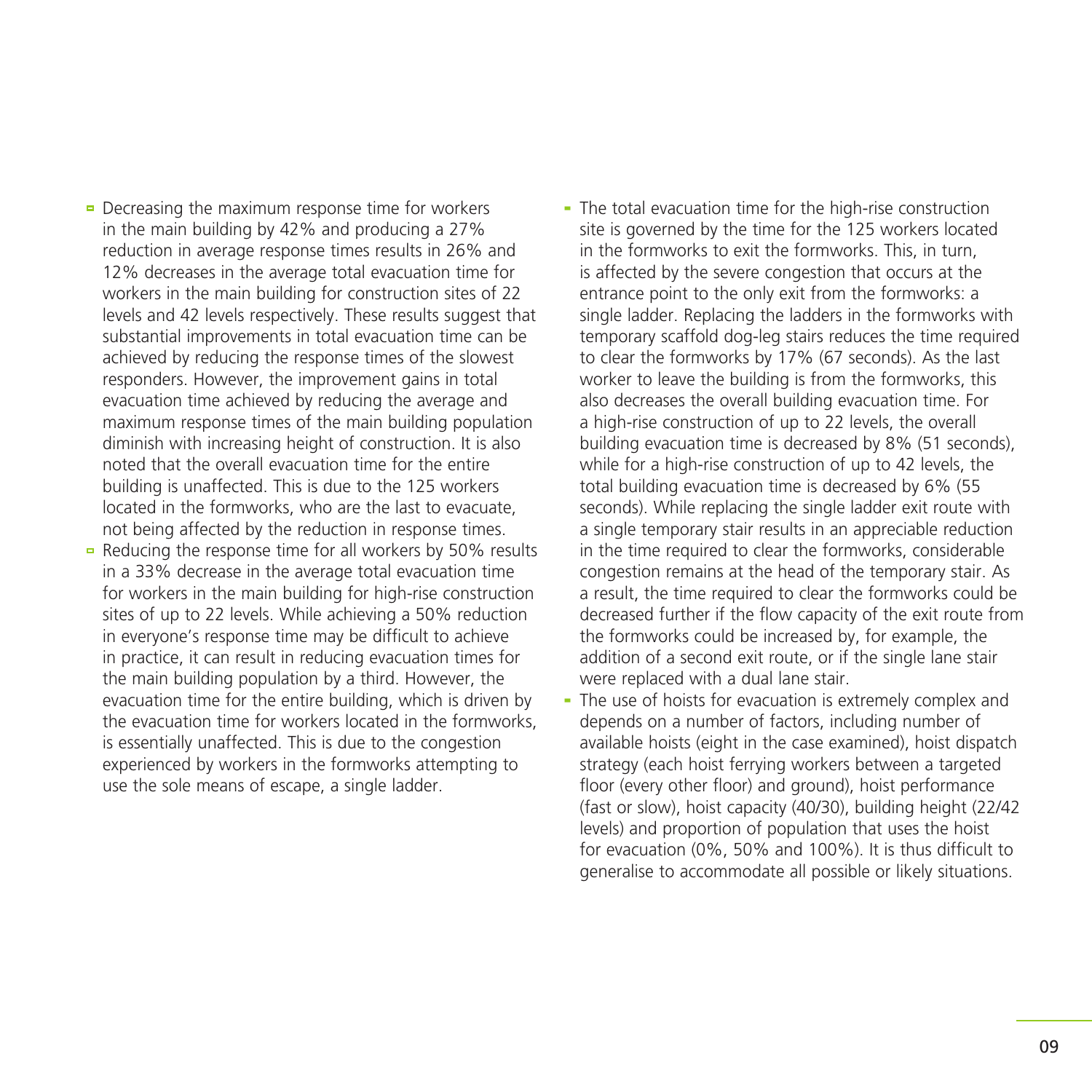The most efficient evacuation was achieved using fast highcapacity hoists. Using these hoists, it was noted that:

- For both low (22 levels) and high (42 levels) high-rise construction, the use of hoists – whether by 100% or 50% of the population – resulted in at least a 19% improvement in total evacuation time, over the stairs-only case.
- Overall evacuation times could be reduced by 30%, compared to the stairs only case, if 100% of the population used the hoists.
- Evacuation efficiency increases with construction height when 100% of the population used hoists.

- If 50% of the population use the hoists, evacuation times increase compared to the 100% hoist usage case, but this is still at least 19% quicker than using the stairs only.

In the worst case, the use of slower low-capacity hoists resulted in the poorest performance, almost always causing significantly longer evacuation times, compared with the use of stairs only. For high high-rise construction sites (up to 42 levels), if 100% of the population used slower, low-capacity hoists for evacuation, this could increase evacuation times by 80%, compared with the stairs-only case. If 50% of the population used hoists, evacuation times would be increased by 16%.

## What does the research mean?

The project has developed a unique evidence base characterising, for the first time, the actual performance and behaviour of construction workers during emergency evacuation. The evidence base consists of (i) response times for workers in the main building and the formworks, as measured from the sounding of the alarm in the main building, (ii) worker walking speeds on different types of surfaces, such as concrete, decking and decking with rebar, and (iii) worker ascent and descent speeds on temporary dog-leg and parallel scaffold stairs and ladders. The data have been incorporated in the building evacuation simulation tool buildingEXODUS, providing it with a unique capability to simulate evacuation from high-rise construction sites. The performance of the software has been validated using measured data collected from the trials. The validated software has been used to explore how evacuation procedures for high-rise construction sites can be improved, including the impact of reducing worker response times, replacing ladders with temporary scaffold stairs within the formworks, and using hoists to assist in evacuation.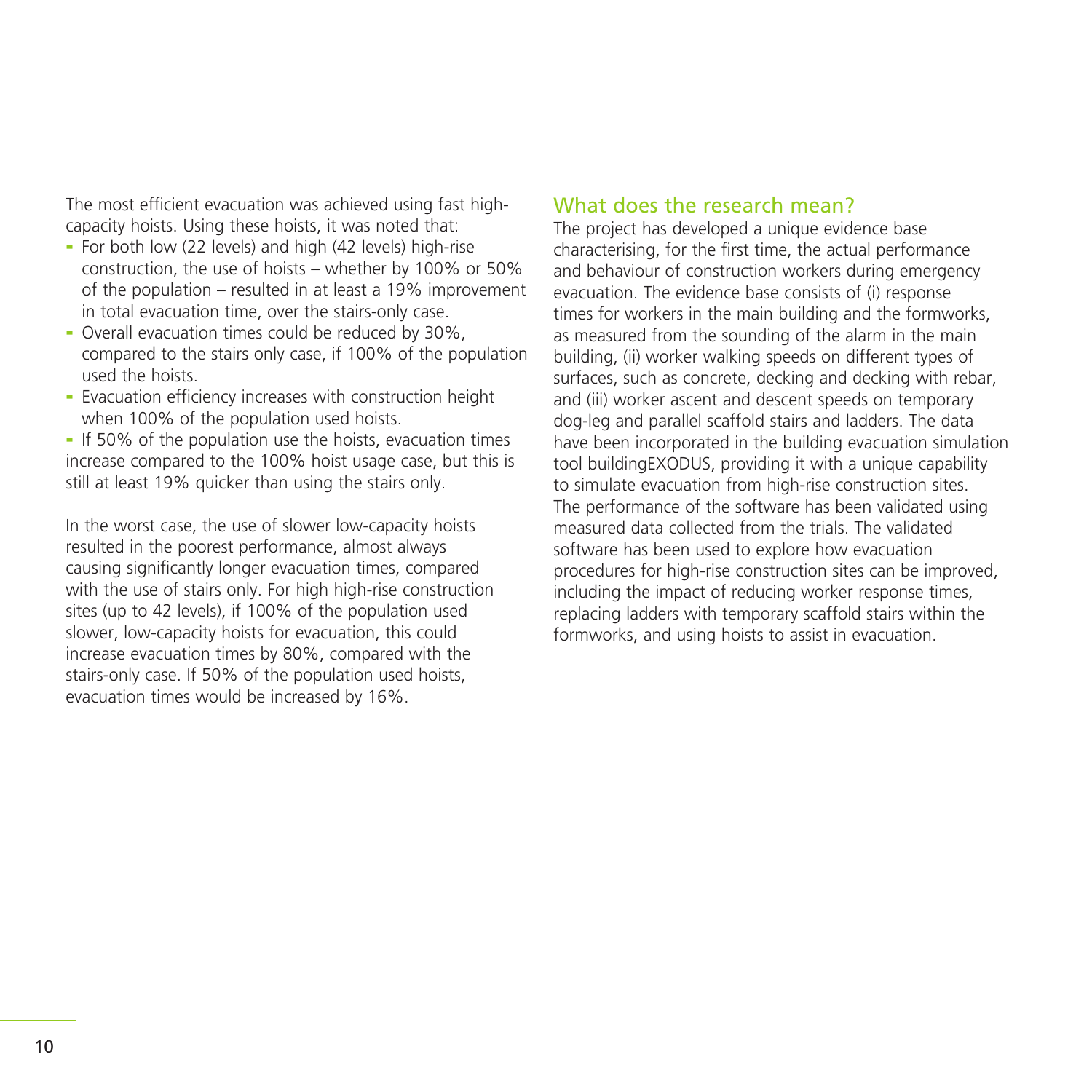The use of the evidence base and the modelling software will inform the development of more reliable evacuation procedures, improving the work environment, through better preparation for, and management of, on-site emergency evacuation, and advancing the safety of construction workers. Potential uses of the evidence base and modelling approach include:

- addressing limitations, assumptions and omissions in guidelines and regulations, including those produced by the Health and Safety Executive, through the incorporation of the evidence base.
- use of the evidence base by construction site health and safety managers to inform training of workers and the formulation of best practice.
- use of suitably validated modelling tools by construction site managers to define enhanced evacuation procedures.

## Don't forget...

As in any study there are limitations imposed on the findings due to practical constraints in collecting data and in performing the various analysis presented in this document. In interpreting the results presented in this work it is important to take the following constraints into consideration.

- Four full-scale unannounced evacuation trials were conducted, involving 926 workers. The four trials involved two different construction sites operated by the same construction contractor and involved sites at essentially two different heights. Ideally, additional evacuation trials would have been conducted, involving different construction contractors and with buildings at different heights of construction. It would also be interesting to explore the impact of 'national culture', both national fire safety culture and national social culture on construction worker evacuation behaviour and so repeating the experiments in different countries would also be of interest.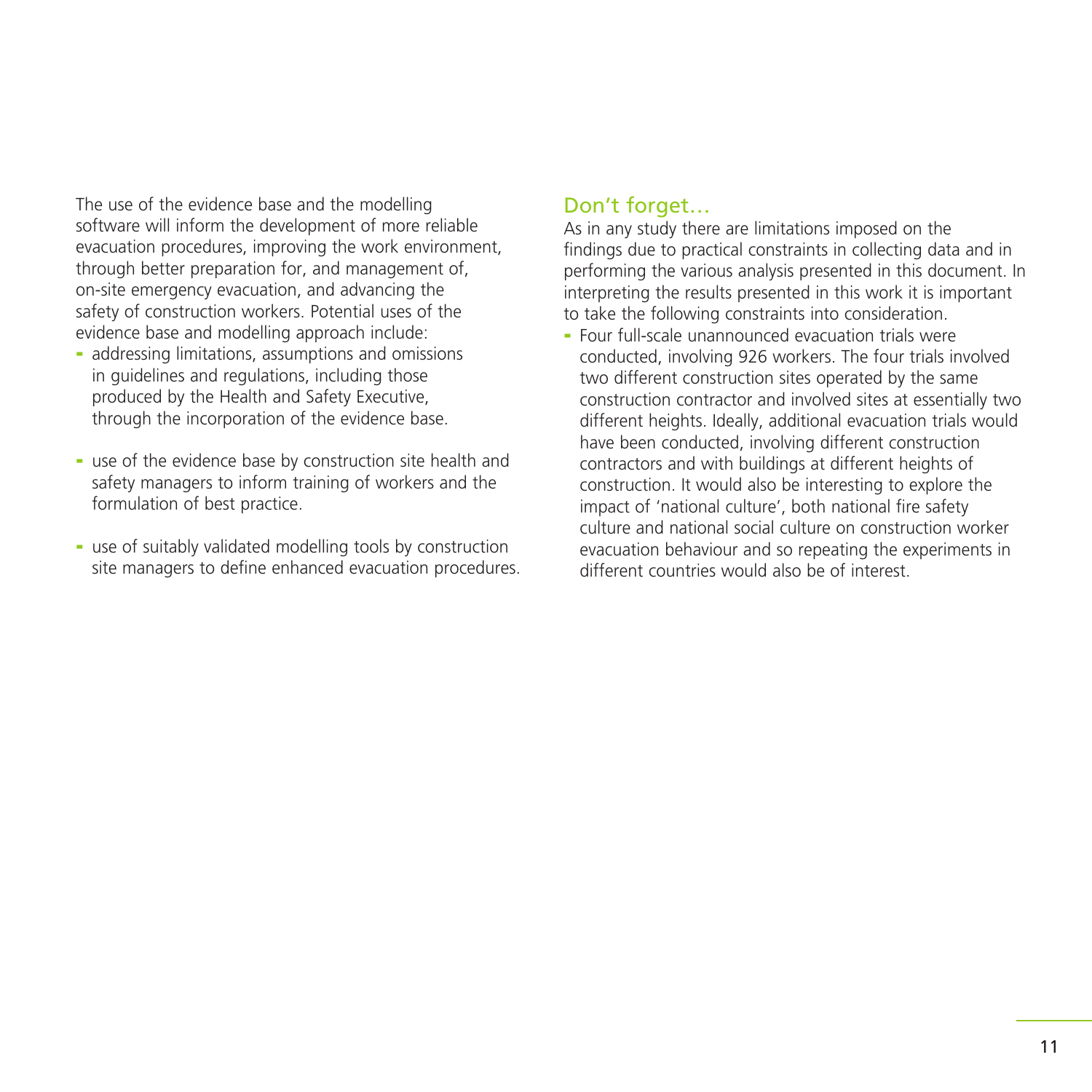- In total, response time data from 270 workers was collected. This did not include all the workers on-site during the trials due to limitations in the number of video cameras available. While data from workers involved in a number of different activities typically found on construction sites was collected, not all construction site activities were observed e.g. those associated with a concrete pour and those involved in operating high cranes. A lack of data from these types of activities may result in extremely long response times being excluded from the proposed data-sets.
- The data-set associated with worker travel speeds on ladders is limited to monitoring a single ladder. While the number of workers observed descending the ladder is reasonably large (57 data points), only two data points are available for the ascent speed analysis.
- Data from questionnaires represent only 7% of the population that evacuated during the four trials, with all the data being generated from only two trials. However, the data does represent information from 27% of the people who evacuated from these two trials.
- There is a number of uncertainties in the validation dataset, including the location of obstacles and blockages on floors, incomplete description of starting location of all workers and incomplete specification of worker response times. These uncertainties must be taken into consideration when assessing the level of software agreement with the validation data-set.
- For all the suggested improvements investigated using the validated evacuation simulation software, only two benchmark scenarios were considered, involving highrise constructions of two heights (22 and 42 levels maximum height) and a single floor plan, with a single overall total building population (525 workers), a single formworks population (125), and a single distribution of vertical means of egress. The results obtained for the suggested improvements may be uniquely associated with the benchmark scenarios utilised. In order to assess the robustness of the proposed improvements a range of benchmark scenarios may be required.
- When assessing the impact of using hoists to assist with evacuation, only a single dispatch strategy was considered, with a fixed number of available hoists. In addition, only three different sets of hoist performance characteristics were considered. Clearly all these factors can be varied, which may have a significant impact on the conclusions. Furthermore, complex occupant behaviour such as changing one's mind as to whether or not to use the hoist and other factors such as the time at which the hoists are first engaged in evacuation tasks, the amount of time the hoist waits on a floor before leaving, and whether or not the hoist requires an operator, will all affect the efficiency of using the hoist for evacuation.
- When assessing the impact of using the hoists to assist in evacuation, the potential impact of fire and smoke was not taken into consideration.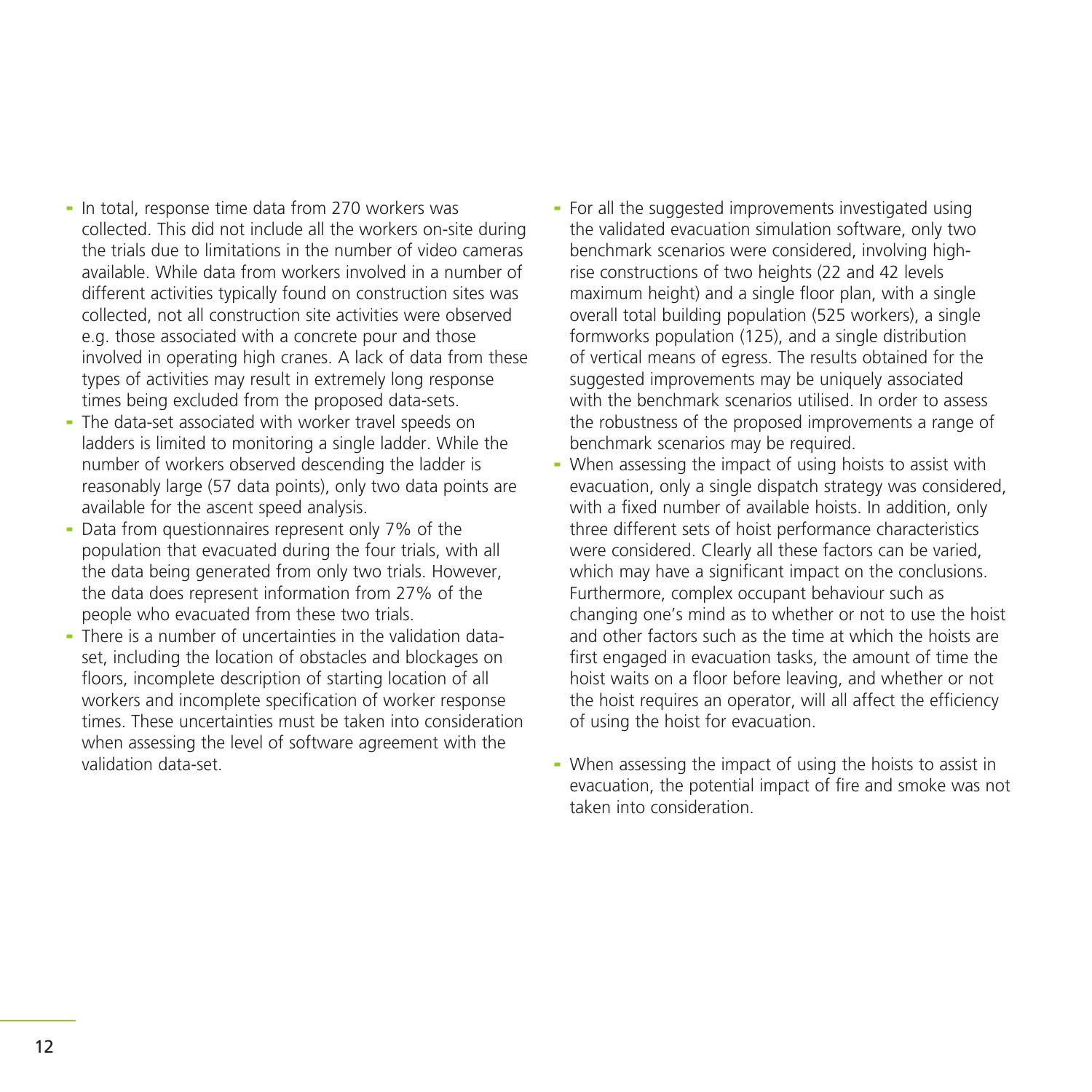Our summary gives you all the major findings of the independent study by the University of Greenwich. If you want to read about the study in more depth, you can download the full report from www.iosh.com/constructionevacuation